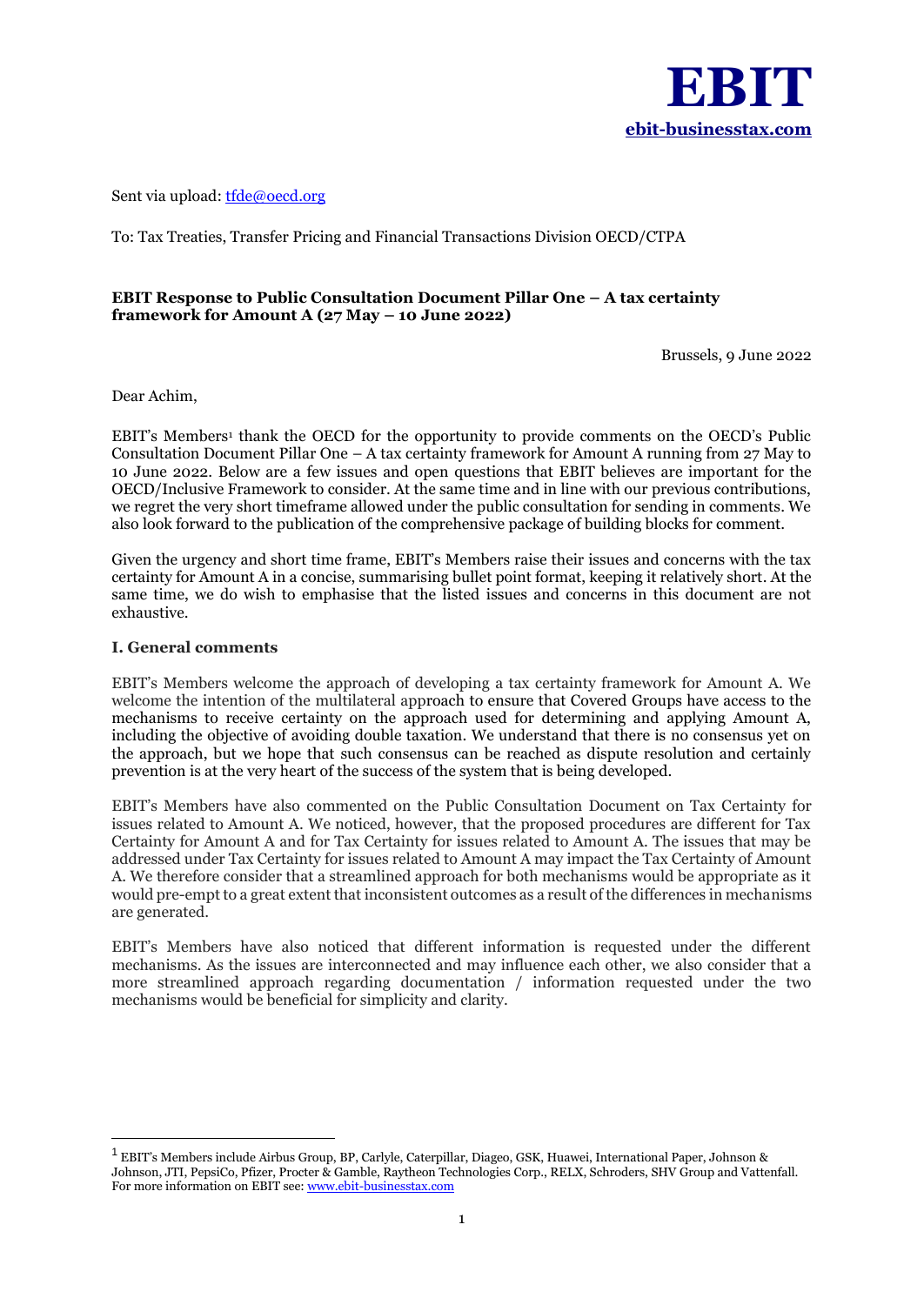

## **II. Scope certainty**

## **II.1 Which cases go to Scope Review Panels**

From the text of the Public Consultation Document it is not clear why Scope Review Panels would be needed but used only for exclusion cases involving extractive industries or regulated financial services leaving the Lead Tax Administration to conduct the review in other cases, for example with regard to the application of the scope rules on the global revenue test or the profitability test. EBIT's Members opine that there should at least be an option for Covered Groups to request a Scope Review Panel. Alternatively, a more simplified process omitting the Scope Review Panel could be used, as set out below.

## **II.2 Scope certainty documentation package**

A Covered Group requesting scope certainty should file a scope certainty documentation package containing (a) the definition of a Group, (b) the calculation of Total Revenues and application of the Global Revenue threshold, (c) the calculation of the Pre-Tax Profit Margin and application of the Profitability threshold, (d) issues with respect to the application of rules on Excluded Revenues, including the identification of Excluded Activities or Excluded Entities, the methodology used for the preparation of financial statements for Bespoke Segments, or the application of the exception to the requirement to prepare these financial statements based on the use of Disclosed Segments, the determination of Revenues derived from Excluded Activities or Excluded Entities, the calculation of Total Revenues after adjustment for these Revenues and the application of the Global Revenue threshold, and the determination of Profits or Losses derived from Excluded Activities or Excluded Entities, the calculation of the Pre-Tax Profit Margin after adjustment for these Profits or Losses, and application of the Profitability threshold, (e) issues with respect to the application of rules on Segmentation (yet to be determined) and (f) issues with respect to the application of rules on Internal Fragmentations, including the ownership structure of the Group, whether an Internal Fragmentation has occurred, whether the Group's Total Revenues and those of other Fragmented Groups resulting from the same Internal Fragmentation meet the Global Revenue threshold, and the principle purposes of the Internal Fragmentation.

Although EBIT's Members understand the need for the information as indicated above, we want to stress that this information should be used for scope certainty purposes only and should not be used for other taxation purposes except where this is related to determining Amount A.

### **II.3 Confirmation that a group is (not) in scope**

The Amount A rules are supposed to be determined on a multilateral basis. Although differences in interpretation on the rules may occur between countries, their application should however be to a very large extent similar. In other words, every signatory country to the multilateral convention implementing Amount A, should have a similar interpretation.

EBIT's Members are therefore concerned that even for determining whether a MNE is within the scope or not of Amount A, a two-tier mechanism would be presented comprising the following approach:

- the creation of a scope review panel (in some cases) to perform a scope certainty review; and
- if disagreement exist in the review panel, a determination panel will intervene in the mechanism.

EBIT's Members are concerned that the suggested mechanism is very complex, very burdensome and too lengthy for scope purposes.

In light of the fact that all signatories to the MLC should have a similar interpretation of the rules, a possible simplified way forward could be that the decision whether a group is (not) in scope of Amount A could be taken by the Lead Tax Administration, preferably after only one-time consultation with the other countries.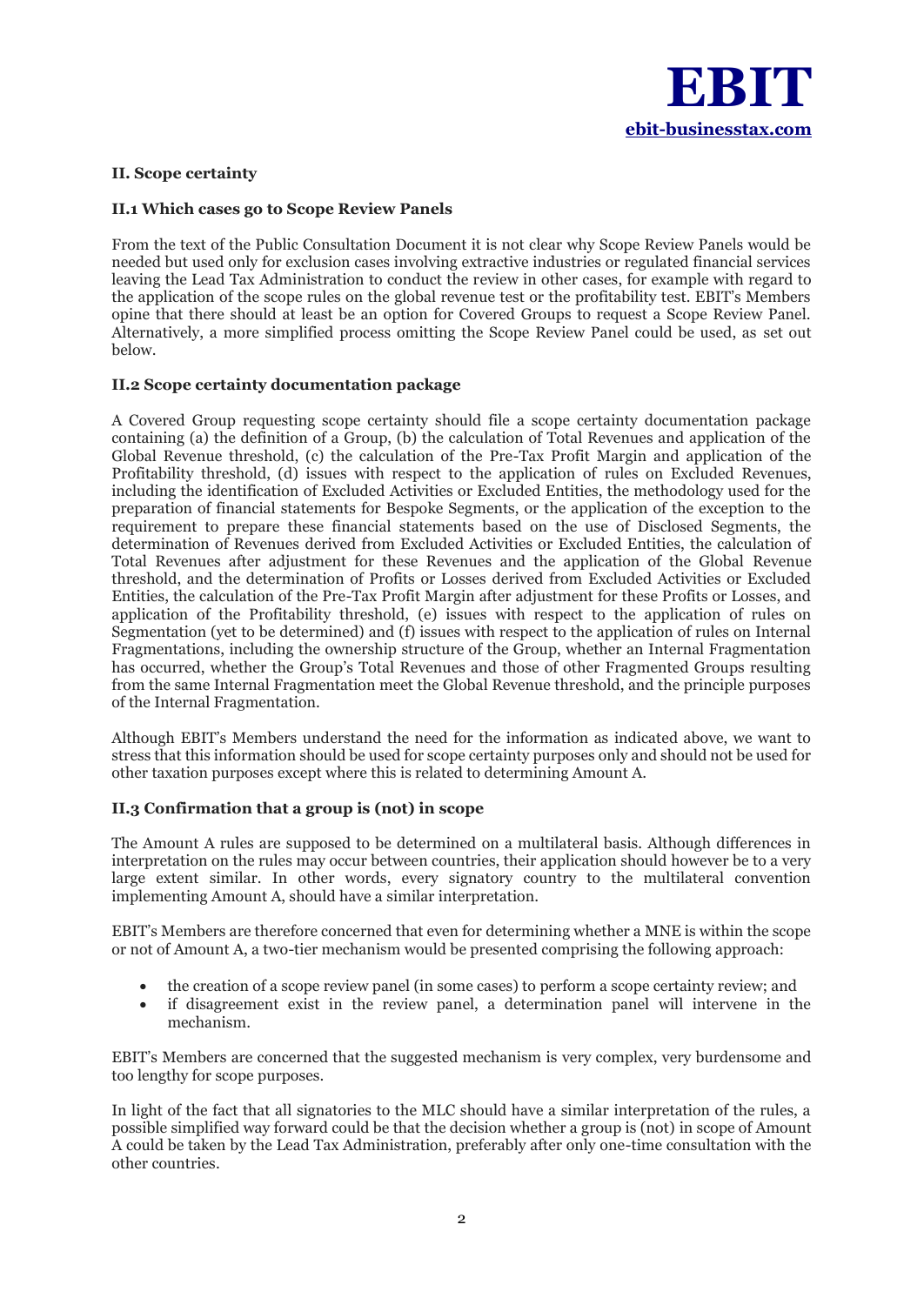

# **II.4 Listed Parties**

According to § 5 (p 12), the coordinating entity should provide an updated list of Listed Parties including any new Listed Party as identified by the Lead Tax Administration, or otherwise should inform and explain to the Lead Tax Administration that it does not intend to include a country as a Listed Party.

EBIT's Members consider that the explanation on why not to include a country as a Listed Party may prove to be quite burdensome on the Covered Group in particular when no physical presence is available in the country concerned and sales in that country are performed through an unrelated party. The issue is that the Covered Group must explain or justify that they have no economic presence in the country. In other words, the MNE must evidence the negative (you can demonstrate that you are present somewhere, but you cannot demonstrate that you are not present somewhere). In such cases, it should be sufficient that the group indicates that no physical presence is available and that sales are only made through independent parties.

## **III. Advance Certainty**

### **III.1 Meaning of "Relevant Change**

On several occasions, the Public Consultation Document refers to "Relevant Change". EBIT's Members understand that if there are material changes that the advance certainty can no longer be relied upon. Nevertheless, it is unclear to us what is meant by the term "Relevant Change" as it does not appear as part of the definitions.

We therefore suggest further guidance on what is considered a "Relevant Change", for example, by introducing a materiality threshold. Such a threshold could be based on, for example, impact on relief, impact on profit before tax, impact on surrendering entities, etc.

### **III.2 Time limits**

It would seem that the period needed to receive advance certainty can be quite long (even up to or exceeding one year) and the period can even be extended. In EBIT Members' view, it would seem appropriate that the time limits should be binding upon the tax authorities involved in the procedures. An extension should only be granted on justified grounds, such as additional requests for information, and with the consent of the Covered Group.

### **III.3 Composition of the Expert Advisory Group**

The Review Panel is assisted by an Expert Advisory Group (EAG). The members of the EAG are selected from a pool of tax officials with experience in undertaking systems reviews of Groups, nominated by Parties to the Convention (see p. 31 of the Public Consultation Document). EBIT's Members suggest that the composition of the pool of specialists would be more balanced and would comprise experts from both tax administrations and the private sector. In the composition of the EAG, at least one private sector member ought to be present in order to guarantee a balanced approach.

# **III.4 Composition of the Determination Panel**

EBIT's Members consider that a mixed panel of independent experts and government officials may be a good way forward. Such mixed panels have been used already, for example, under the EU Arbitration Convention. See also our comment in the previous section as well as on a similar issue in EBIT's Comments on Tax Certainty for Issues related to Amount A.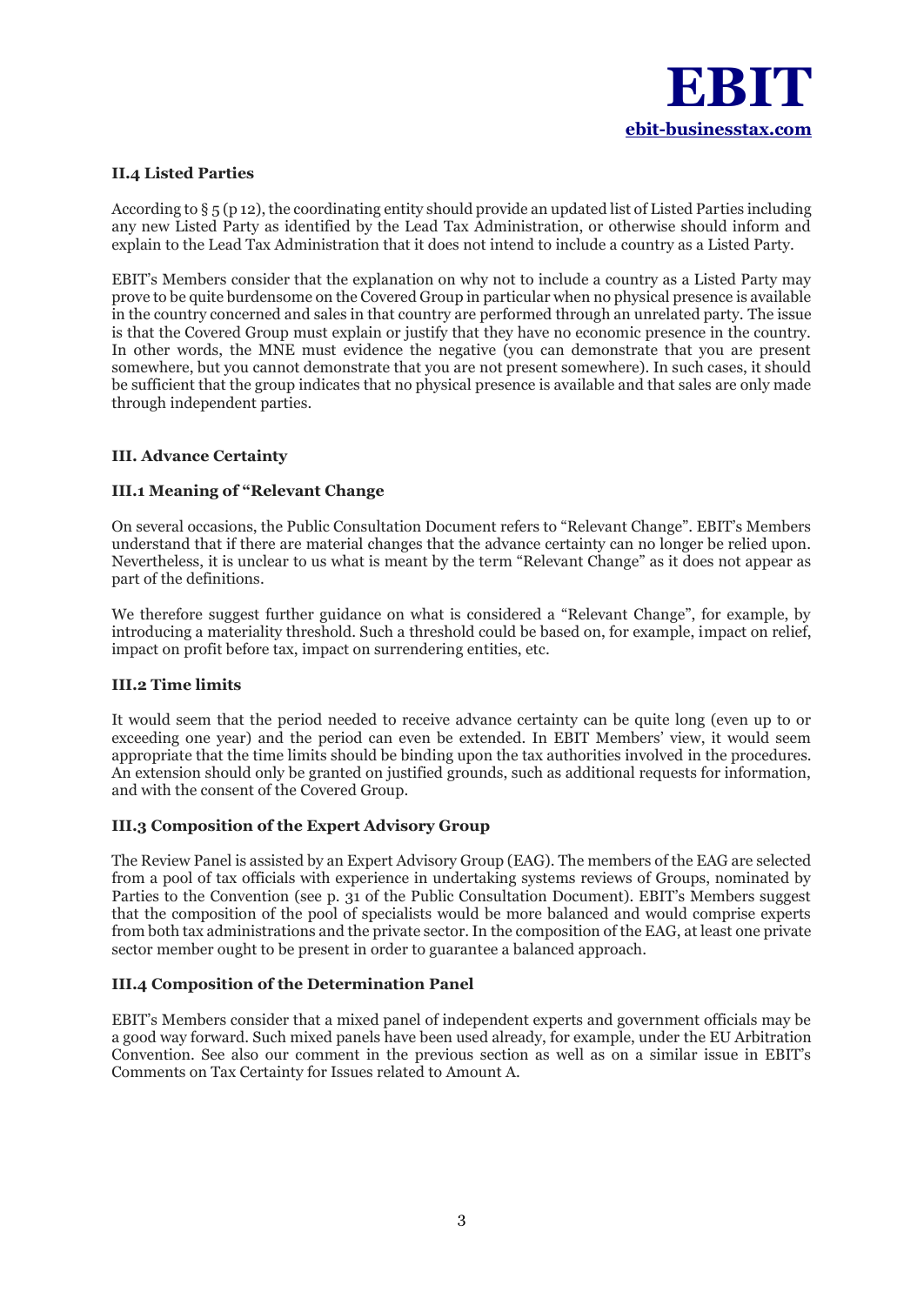

## **IV. Comprehensive Certainty**

### **IV.1 Period covered**

The Public Consultation Document seems to indicate tentatively that Comprehensive Certainty could be given for [five] years. See for example article 3, § 1, (d). EBIT's Members welcome a 'longer' period of Comprehensive Certainty such as the suggested five-year period, which in turn may lead to a reduction in compliance burden and costs, and complexity.

### **IV.2 Time limits**

It would seem to EBIT's Members that the period needed to receive comprehensive certainty can be quite lengthy and can even be extended. It would seem appropriate that the time limits should be binding upon the tax authorities involved in the procedures and that an extension can only be granted on justified grounds, such as additional requests for information.

## **IV.3 Composition of the Expert Advisory Group**

The Review Panel is assisted by an Expert Advisory Group (EAG). The members of the EAG are selected from a pool of tax officials with experience in undertaking systems reviews of groups, nominated by Parties to the Convention (see p. 31 of the Public Consultation Document). EBIT's Members suggest that the pool of specialist would be more balanced if it would comprise experts from both tax administrations and the private sector. In the composition of the EAG, at least one representative of the private sector should be a member in order to guarantee a balanced approach (see also our comment on the composition of the EAG for Advance Certainty).

## **V. Documentation packages**

The Public Consultation Document mentions respectively a Scope Documentation Package (for scope review), an Advance Certainty Documentation Package (for the advance certainty mechanism) and a Common Documentation Package (for the comprehensive certainty). It would seem to EBIT's Members that the precise content of the different packages has not been determined. More guidance needs to be developed on what the three documentation packages should contain and it should not be left at the discretion of the relevant Listed Parties in the mechanisms to determine the content of the documentation packages. A well-defined documentation package would reduce compliance costs and enhance certainty. Additional information / documentation can always be requested if need be.

# **V. Role of the Covered Group in the proceedings**

EBIT's Members notice that the IF has not considered a large role for the Covered Group involved in the proceedings. The proposed role of the Covered Group is limited to making the request for scope / advance / comprehensive certainty, and for rendering the necessary information (for example, the documentation packages). The Covered Group, however, does not have a right to be heard.

EBIT's Members consider that the proposed approach would be a missed opportunity to involve the Covered Group more and their right to be heard in the proceedings. EBIT appreciates that the mechanisms, as currently designed, are primarily intended to be a proceeding between tax authorities and to ensure that the deliberations remain restricted to the tax administrations involved or the different panels. EBIT's Members strongly suggest, however, that a right to be heard is given to the Covered Group in order to create a more cooperative environment, in particular as the proposed process appears to contain features of ICAP.

EBIT welcomes the fact that the Lead Tax Administration shall provide members of the Determination Panel any explanation provided by the Coordinating Entity as to the position it took with respect to any item on which the countries involved have not reached agreement. We also welcome that this applies even where this position is not one of the alternative outcomes supported by the different panels, the Lead Tax Administration, or countries involved, and presented to the determination panel for selection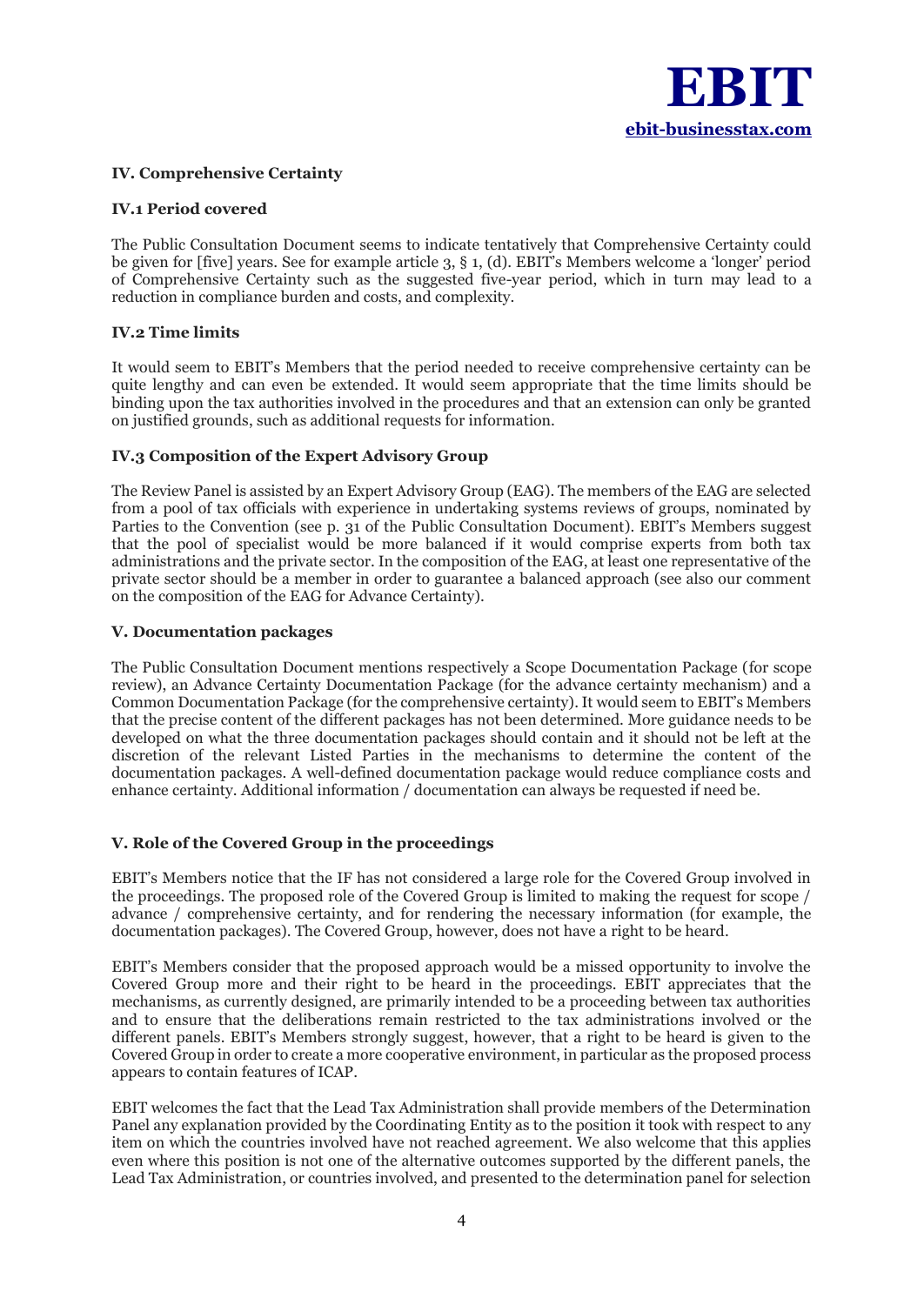

of the approach. Importantly, we believe that in these cases as well, a larger role for the MNE concerned is necessary and possible, for example by giving the MNE the right to present its case to the different panels or exercise a right to be heard.

## **VI. Certainty outcomes**

It is unclear from the Public Consultation Document whether the certainty outcomes will have precedential value. In one way, such precedential value could be defended to create a level playing field for all similar cases or approaches. In such a case, care should be taken to assure that the precedent is developed transparently for all stakeholders involved (for example through publication of the precedent). This would mean that the same information is shared regarding the appropriate and correct application and understanding of the rules in a particular case. Publication could be done on an anonymised basis and be collectively shared.

Footnote 30 (p 75) indicates that One issue where IF members hold differing views is the approach that should be taken where a Related Issue is resolved after a Comprehensive Certainty Outcome is agreed for the Period to which the Related Issue relates. Some members hold the view that any adjustment to the allocation of profits between jurisdictions as a result of the Related Issue being resolved should be treated as arising in the Period in which the issue is resolved and should not affect the Comprehensive Certainty Outcome provided for the earlier Period. Other members hold the view that any adjustment should be taken into account in the Period to which the Related Issue relates, in particular if the Parties granting or the Group Entities claiming relief for the elimination of double tax have changed since that Period or if the Group is no longer a Covered Group

## **VII. Internal Control Framework**

The tax certainty procedure is based on an in-depth knowledge of the internal control framework (ICF) (hence the creation of the EAG as well as a specialist team) and the certainty discussion involves more than just a discussion on technical aspects. EBIT's Members can support the use of a robust and reliable ICF for tax certainty purposes as well as the important role it can play in providing assurance to tax authorities. We note that this is in line with the approach adopted to ICAP, which may have served as a basis for introducing the ICF concept in the tax certainty discussion. The ICF should be both robust and reliable and the ICF concept may be used in a broader context than only Tax Certainty for Amount A.

Although EBIT's Members favour the use of the ICF, its use should remain the discretionary right of the MNE involved also in terms of whether it chooses or not to use it for other purposes.

# **VIII. Complexity of the procedure**

EBIT's Members consider that the proposed procedure, in particular the combination of tax certainty for Amount A combined with tax certainty for issues related to Amount A, becomes very complex. Additional guidance for both the tax authorities and the Covered Groups concerned is required and would be welcomed. Where possible, the procedure should be simplified, for example through streamlining both procedures. They should be informed of the deliberations by way of a summary or minutes of the deliberations between tax authorities in the different panels.

### **IX. Fees related to the procedures**

The current text in the Public Consultation Document leaves the issue open whether the tax certainty framework including the tax certainty secretariat shall be funded by fees payable by the parties (countries) or by the groups making a certainty request (see § 5 p. 80). EBIT's Members suggest that the fees should be borne by the tax authorities involved. This is in line with EBIT's Members' position on tax certainty on issues related to Amount A.